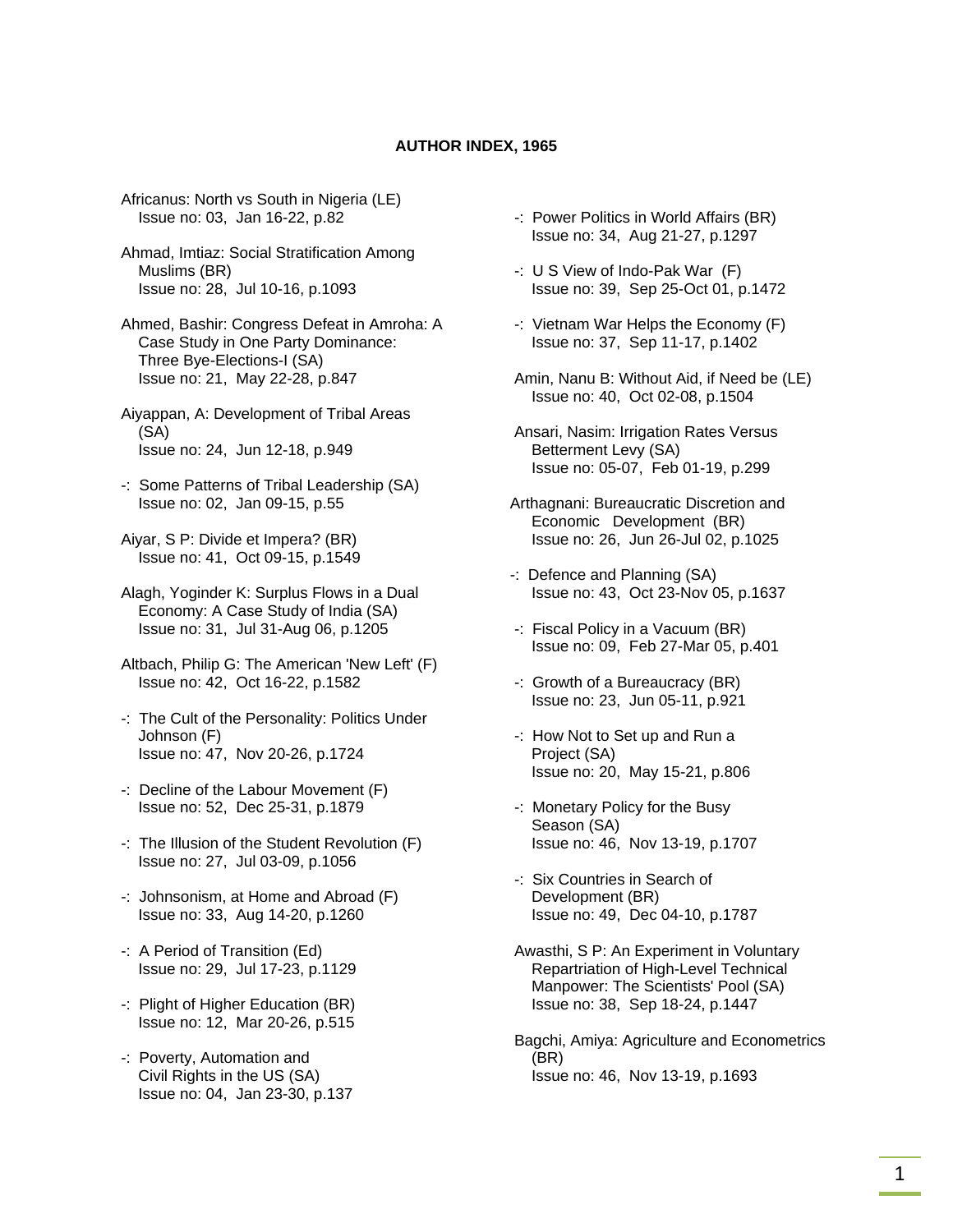-: Growth of Agricultural Production: Regional Differences in Rates (SA) Issue no: 05-07, Feb 01-19, p.267

 Balakrishnan, B G: India's Invisible Men (LE) Issue no: 15, Apr 10-16, p.624

 Banerjee, Subrata: Implications of Curb on Advertising (SA) Issue no: 16, Apr 17-23, p.667

 Banerjee, Sunita: Sociology of New Africa (SA) Issue no: 05-07, Feb 01-19, p.193

 Bergsman, Joel and Alan S Manne: An Almost Consistent Intertemporal Model for India's Fourth and Fifth Plans (SA) Issue no: 17, Nov 20-26, p.1733

 Beteille, Andre: The Durable Joint Family (BR) Issue no: 30, Jul 24-30, p.1165

 Bhagat, B R: A Minister's Statistics (LE) Issue no: 19, May 08-14, p.772

 Bhagwati, Jagdish: Why Export Receipts Lag Behind Exports: Some Possible Explanations (SA) Issue no: 30, Jul 24-30, p.1179

 Bharadwaj, Krishna R: Oscar Lange's Contribution to Economics: A Brief Survey (SA) Issue no: 44-45, Nov 06-12, p.1669

 Bharat-Ram, Vinay: Capital Formation Through Consumption (SA) Issue no: 17, Apr 24-30, p.723

 Bhatiya, Shyam S: Changes in Cropping Pattern: A Study of U P (SA) Issue no: 34, Aug 21-27, p.1301 Bhatt, Mahesh: The Budget and Foreign Investment (SA) Issue no: 13, Mar 27-Apr 02, p.566

 Bhatt, Mahesh and V K Chawda: The Economic Growth of Gujarat Deceleration in the Third Plan: Some Reasons (SA) Issue no: 39, Sep 25-Oct 01, p.1481

 Bhattacharjee, J P: Agricultural Extension, Inputs and Community Development (SA) Issue no: 05-07, Feb 01-19, p.293

 Bhattacharya, N and B Dey: Distribution of Public Health and Education Services (SA) Issue no: 23, Jun 05-11, p.929

 Bhatty, I Z: National Council's Strategy for Fourth Plan (SA) Issue no: 15, Apr 10-16, p.647

 Bose, Nirmal Kumar: Class and Caste (SA) Issue no: 35, Aug 28-Sep 03, p.1337

 C V H: Andhra's Budget (SA) Issue no: 11, Mar 13-19, p.493

 -: Problems of Raising Agricultural Production: Report on a Seminar (SA) Issue no: 17, Nov 20-26, p.1728

 -: Vizag as Site for Fifth Steel Plant: An Andhra View (F) Issue no: 30, Jul 24-30, p.1164

 Chakraborty, Satyesh C: On Research in Agriculture: A Geographer's Caution (SA) Issue no: 05-07, Feb 01-19, p.277

 Chakravarty, Sukhamoy and Louis Lefeber: An Optimizing Planning Model (SA) Issue no: 05-07, Feb 01-19, p.237

 Chakravorti, Robi: The Personality Factor in Local Politics: A Study of the Calcutta Municipal Election (SA) Issue no: 26, Jun 26-Jul 02, p.1027

Chanana, Karuna: Students and Social Change (BR) Issue no: 36, Sep 04-10, p.1370

 Chapekar, N G: The Newars of Nepal (BR) Issue no: 52, Dec 25-31, p.1881

 Chari, R K: Not a Secular Act (LE) Issue no: 46, Nov 13-19, p.1688

 Chattopadhyay, Paresh: Measurement of Aggregate Productivity of Factors: Some Recent French Contributors (SA) Issue no: 37, Sep 11-17, p.1413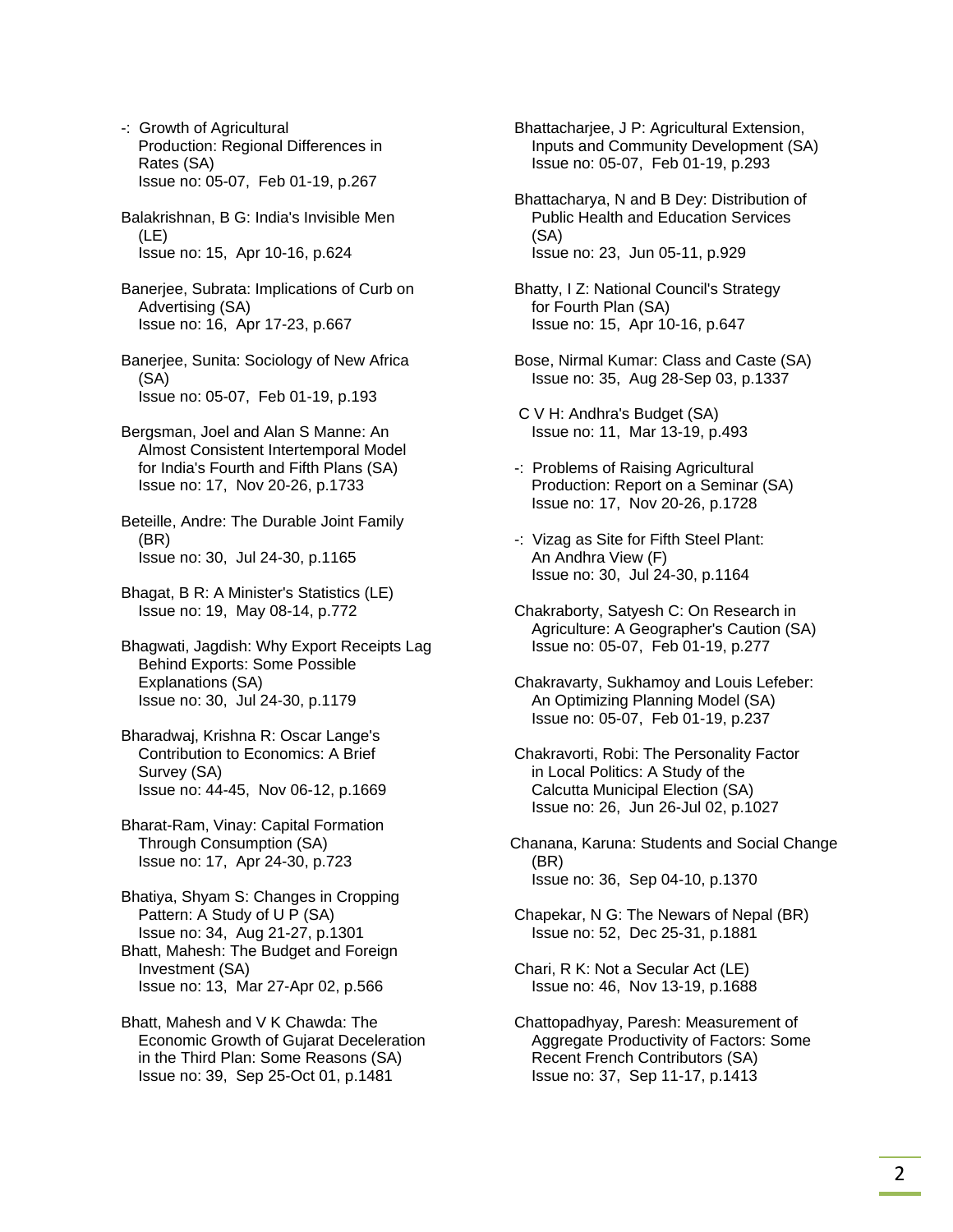Chaturvedi, H R: Gandhi, Social Worker (BR) Issue no: 30, Jul 24-30, p.1166

 Chaudhry, Mahinder D and Bert F Hoselitz: Indian National and State Income Data-II: Some Aspects (SA) Issue no: 41, Oct 09-15, p.1551

 -: Indian National and State Income Data: Some Aspects (SA) Issue no: 40, Oct 02-08, p.1515

Chawda, V K: See Bhatt, Mahesh

 Chhatrapati, A C: The Oil Famine (SA) Issue no: 05-07, Feb 01-19, p.339

 Crouch, Harold: Industrial Relations: Two Points of View (BR) Issue no: 35, Aug 28-Sep 03, p.1333

 -: Industrial Relations: Two Points of View (BR) Issue no: 35, Aug 28-Sep 03, p.1333

 D S: Reality of Economic Growth in India (BR) Issue no: 24, Jun 12-18, p.944

 Da Costa, G C: Asia's Dismal Export Prospects (BR) Issue no: 35, Aug 28-Sep 03, p.1334

 -: India's External Debt: The Repayment Problem Examined (SA) Issue no: 19, May 08-14, p.781

 Dastur, Aloo J: Arab Nationalism and British Intrigue (BR) Issue no: 17, Nov 20-26, p.1727

 -: India's Decade of Development (BR) Issue no: 41, Oct 09-15, p.1547

 Desai, A R: Reliance on Rich Farmers for Development: Its Implications (SA) Issue no: 38, Sep 18-24, p.1453

 Desai, Ashok: A Normative Index of Industrial Production (SA) Issue no: 44-45, Nov 06-12, p.1671

 -: UK and the Indo-Pak Conflict (LE) Issue no: 42, Oct 16-22, p.1581

 Desai, Ashok V: The Atlantic Economy in the Fifties (BR) Issue no: 10, Mar 06-12, p.437

 Desai, Ashok V: Case-Pleading History (BR) Issue no: 33, Aug 14-20, p.1264

 -: European Economies in the Sixties (SA) Issue no: 22, May 29-Jun 04, p.883

 -: The Livestock Situation (SA) Issue no: 05-07, Feb 01-19, p.329

 -: The Search for Hope (BR) Issue no: 29, Jul 17-23, p.1145

 -: A Summary and a Proposal (BR) Issue no: 24, Jun 12-18, p.946

 -: A Summary and a Proposal (BR) Issue no: 24, Jun 12-18, p.946

 -: Synthetics vs Natural Materials (BR) Issue no: 08, Feb 20-26, p.379

 -: What do we Know About Growth (BR) Issue no: 50, Dec 11-17, p.1815

 -: The World Bank in Search of a Policy (SA) Issue no: 04, Jan 23-30, p.125

 Desai, Bashir: Fertilisers and Irrigation (LE) Issue no: 18, May 01-07, p.735

 Desai, I P: English, Hindi and the Regional Languages (SA) Issue no: 10, Mar 06-12, p.441

 Dessau, Jan: France's 'Moment of Truth' Has Come (SA) Issue no: 05-07, Feb 01-19, p.179

Dey, B: See Bhattacharya, N

 Furer-Haimendrof, Christoph Von: Indian Kinship Systems (BR) Issue no: 39, Sep 25-Oct 01, p.1473

 Ganguli, B N: Marx's Theory of Trade Policy (SA) Issue no: 05-07, Feb 01-19, p.217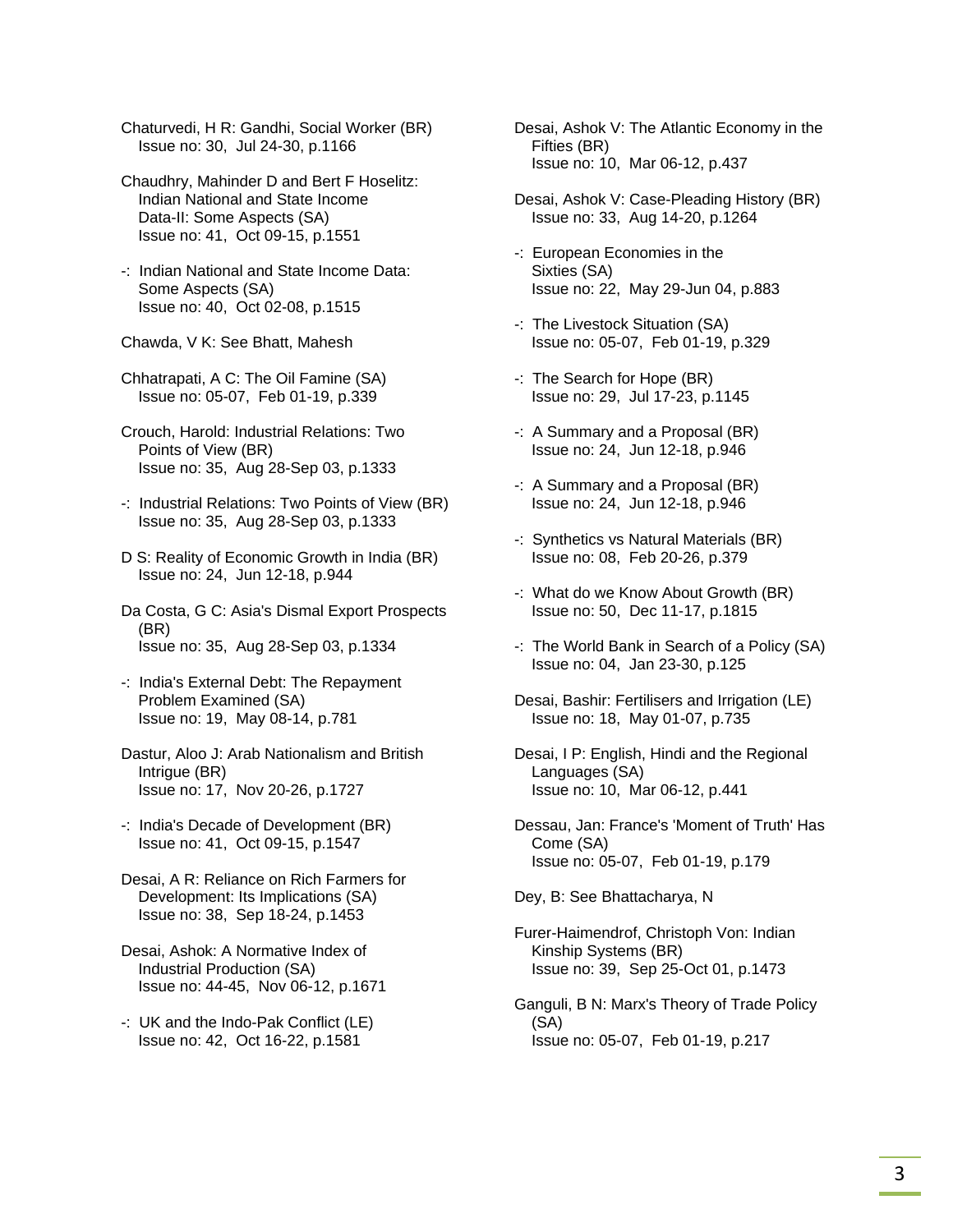- Ganguli, S: Oskar Lange: The Complete Social Scientist (SA) Issue no: 52, Dec 25-31, p.1883
- Ghate, Prabhakar: The Asian Tragedy (BR) Issue no: 15, Apr 10-16, p.631
- -: The Asian Tragedy (BR) Issue no: 15, Apr 10-16, p.631
- -: The Psychiatry of War (BR) Issue no: 16, Apr 17-23, p.665
- Ghosh, A B: Kargali Washery: A Review of its Working (SA) Issue no: 46, Nov 13-19, p.1703
- Ghosh, Bashuri: P L 480 Once Again (LE) Issue no: 32, Aug 07-13, p.1220
- -: PL 480 Transactions (LE) Issue no: 29, Jul 17-23, p.1125
- Ghosh, P K: Structure of Trade Union Organisation (SA) Issue no: 13, Mar 27-Apr 02, p.562
- Ghosh, Subratesh: How has the Indian Working Class Fared? (SA) Issue no: 15, Apr 10-16, p.641
- Gold, Gerard G: Illusion of the Student Revolution (LE) Issue no: 41, Oct 09-15, p.1546
- Gosal, Gurdev Singh: Religious Composition of Punjab's Population Changes, 1951-61 (SA) Issue no: 04, Jan 23-30, p.119
- Gough, Kathleen: Village Politics In Kerala-I (SA) Issue no: 08, Feb 20-26, p.363
- -: Village Politics in Kerala-II (SA) Issue no: 09, Feb 27-Mar 05, p.413
- Grenfell, V: India, Pakistan and the Englishman (LE) Issue no: 49, Dec 04-10, p.1783
- Guha, Meera: Growth of Calcutta's Business District (SA) Issue no: 46, Nov 13-19, p.1695
- Gulati, I S: Case for Curb on Advertising (SA) Issue no: 20, May 15-21, p.817
- -: Export Promotion Through Import Entitlement (SA) Issue no: 21, May 22-28, p.859
- -: Export Promotion Through Import Entitlement: A Reply (SA) Issue no: 28, Jul 10-16, p.1109
- -: Export Promotion Through Tax Incentives (SA) Issue no: 44-45, Nov 06-12, p.1659
- -: Life Insurance Rebate (Ed) Issue no: 13, Mar 27-Apr 02, p.546
- -: Rediscovering Kaldor? (SA) Issue no: 08, Feb 20-26, p.383
- -: Time for Tax Reform (F) Issue no: 09, Feb 27-Mar 05, p.393
- Gupta, A: To Make Fertilisers Pay (SA) Issue no: 05-07, Feb 01-19, p.321
- Gupta, Ajoy: The Bechtel Plan for Fertilisers (SA) Issue no: 23, Jun 05-11, p.927
- -: Defence-Orientation of the Chemical Industry: Its Implications (SA) Issue no: 42, Oct 16-22, p.1599
- -: The Drugs and Pharmaceuticals Industry: Faulty Planning Cause of Raw Material Shortage (SA) Issue no: 48, Nov 27-Dec 03, p.1761
- Gupta, S K: Dandakaranya: A Survey of Rehabilitation II-Industries (SA) Issue no: 02, Jan 09-15, p.59
- -: A Survey of Rehabilitation III- Other Urban and Semi-Urban Employment (SA) Issue no: 03, Jan 16-22, p.89
- -: Dandakaranya: A Survey of Rehabilitation-I: The State of Agriculture (SA) Issue no: 01, Jan 02-08, p.15
- Hajra, S: Cost Price Relationship in Indian Manufacturing Industry (SA) Issue no: 43, Oct 23-Nov 05, p.1629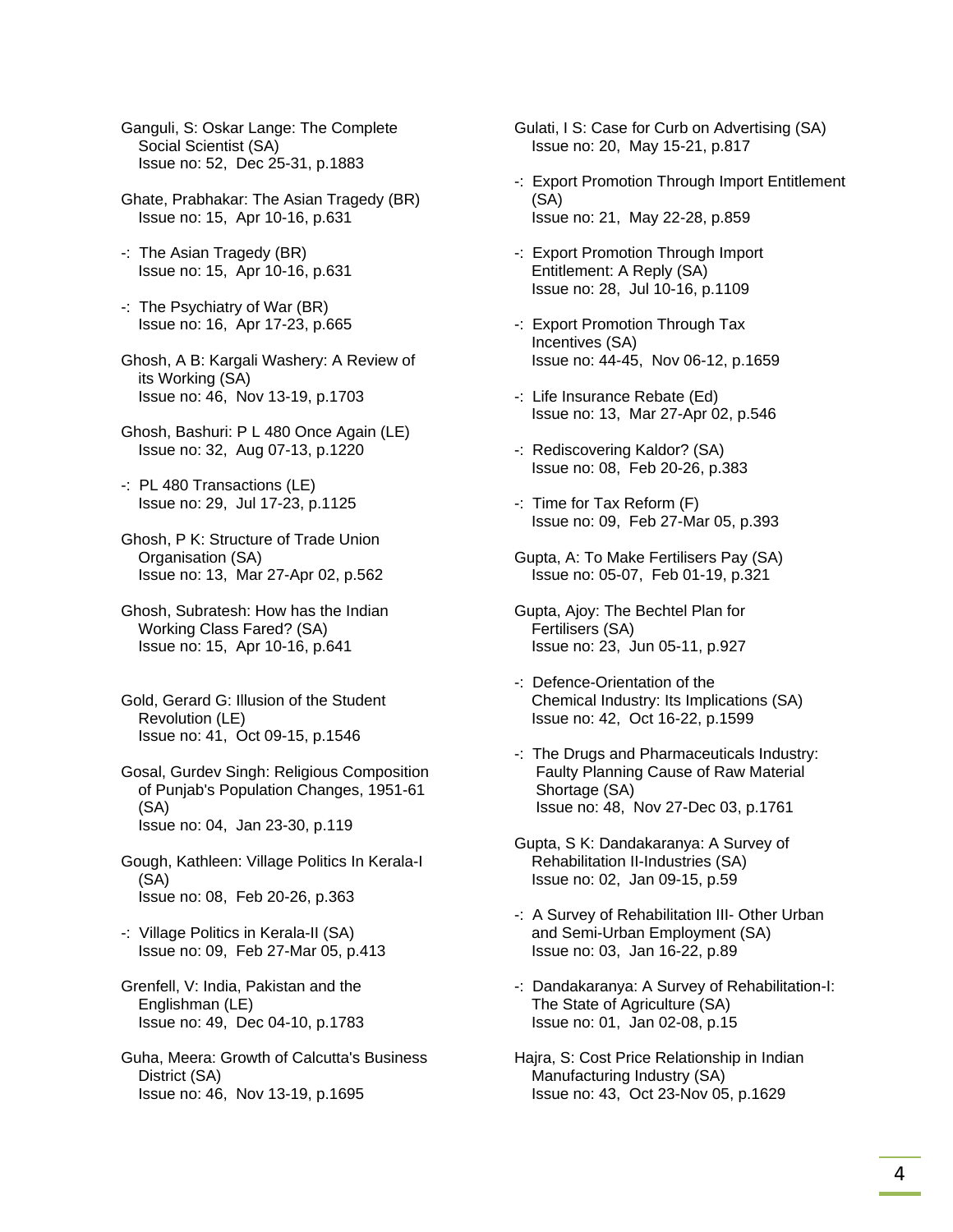- -: Firm Size and Efficiency in Manufacturing Industries (SA) Issue no: 35, Aug 28-Sep 03, p.1349
- Hardgrave, Robert L: Caste and the Kerala Elections (SA) Issue no: 16, Apr 17-23, p.669
- Hazari, R K: Economics of Stop-Go War: A Preliminary Outline (SA) Issue no: 42, Oct 16-22, p.1597
- -: The Great Escape: Concentration Good, Monopoly Justiciable (SA) Issue no: 51, Dec 18-24, p.1843
- -: Managing Agency System Far From Dead (SA) Issue no: 28, Jul 10-16, p.1101
- -: Poor Defence of Managing Agency (Ed) Issue no: 15, Apr 10-16, p.621
- Hicks, Ursula: Real Sense on Development-At Last (BR) Issue no: 05-07, Feb 01-19, p.185
- Hinduja, I M: Metropolitan City Councils in India (SA) Issue no: 14, Apr 03-09, p.589
- Hoselitz, Bert F: See Chaudhry, Mahinder D
- Hugh-Jones, Stephen: British Attitude to the Indo-Pak War (SA) Issue no: 42, Oct 16-22, p.1589
- Iyer, S K: What is Holding up Rural Housing? (SA) Issue no: 32, Aug 07-13, p.1235
- Jagannadham, V and K S R N Sarma: Employees' State Insurance Scheme: A Critique of the Utilisation of Reserves (SA) Issue no: 19, May 08-14, p.786
- Joseph, S: A Congress Stalwart (BR) Issue no: 39, Sep 25-Oct 01, p.1474
- Joshi, P C and M R Rao: Changes in Literacy and Education: Study of Villages in UP and Punjab (SA) Issue no: 27, Jul 03-09, p.1061
- Kalra, B R: Occupational Structure of Cities, 1901-61 (SA) Issue no: 29, Jul 17-23, p.1139
- Kamat, A R: Private Institutions of Educations (SA) Issue no: 42, Oct 16-22, p.1591
- Khatkhate, D R: P L 480 Once Again (LE) Issue no: 35, Aug 28-Sep 03, p.1328
- Kidron, Michael: Excess Imports of Capital and Technology in the Private Sector (SA) Issue no: 17, Apr 24-30, p.705
- Kothari, Rajni: Three Bye-Elections: Introduction (SA) Issue no: 21, May 22-28, p.845
- Krishna, Raj: The Marketable Surplus Function for a Subsistence Crop: An Analysis with Indian Data (SA) Issue no: 05-07, Feb 01-19, p.309
- -: The Marketable Surplus Function for a Subsistence Crop: Reply to Comments (SA) Issue no: 44-45, Nov 06-12, p.1665

Krishnaji, I N: See Rao, C Hanumantha

- Krishnamurty, J: Precursors to an Economic History of Asia? (BR) Issue no: 34, Aug 21-27, p.1295
- -: Precursors to an Economic History of Asia? (Ed) Issue no: 34, Aug 21-27, p.1295
- Krishnan, T N: The Marketed Surplus of Foodgrains: Is it Inversely Related to Price? (SA) Issue no: 05-07, Feb 01-19, p.325
- Laiq, Jawid: Regulated Movement of Indian Politics (BR) Issue no: 31, Jul 31-Aug 06, p.1197
- Lateef, K Sarwar: Contribution of Agriculture to Industrialisation: A Study of the USSR and Japan (SA) Issue no: 24, Jun 12-18, p.951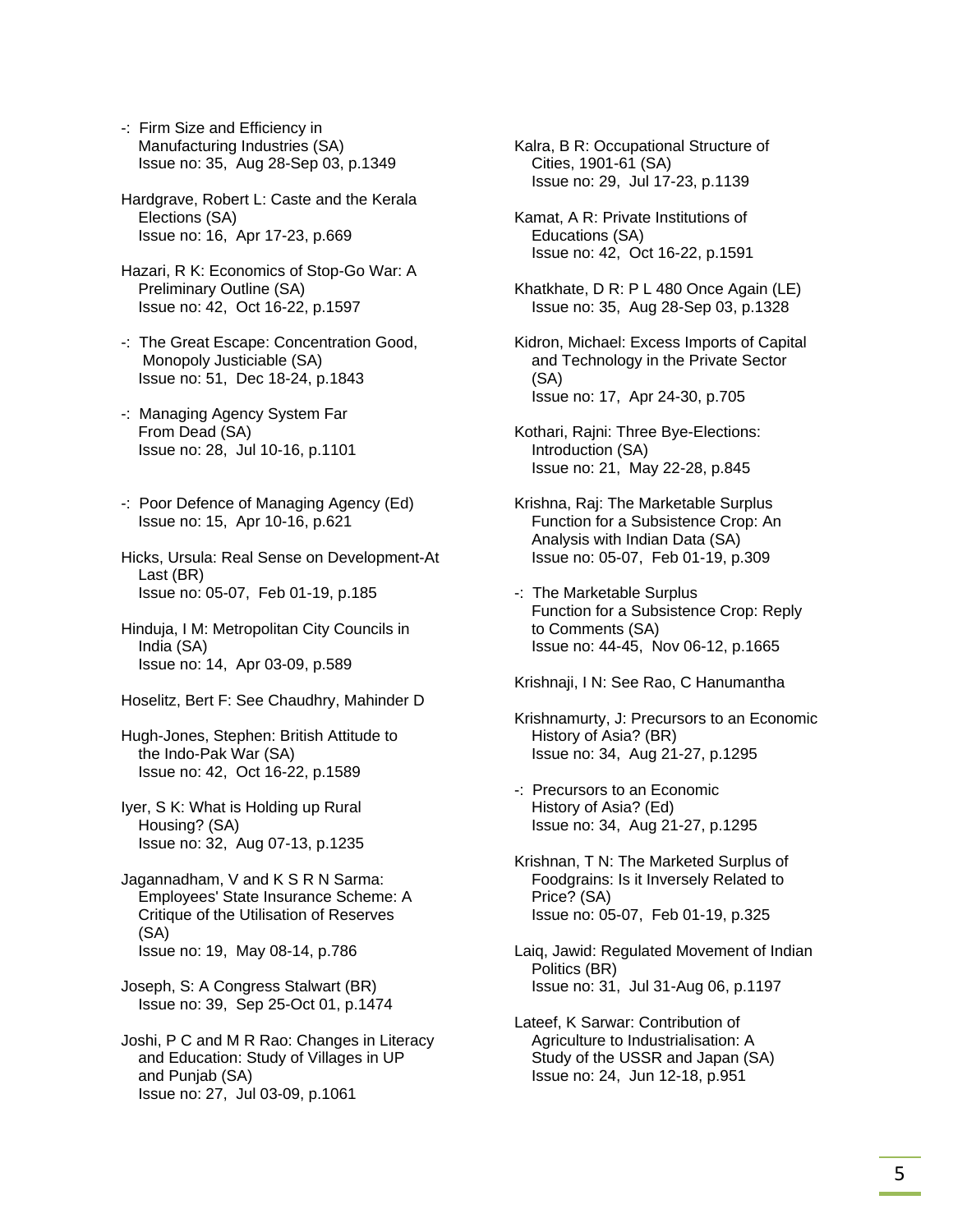Latifi, Danial: Aligarh University (LE) Issue no: 38, Sep 18-24, p.1437

 Learning to Teach: Desai, Ashok V (BR) Issue no: 43, Oct 23-Nov 05, p.1621

 Lefeber, Louis: Notes on the Bergsman-Manne Model and the Uses of Planning Models (SA) Issue no: 52, Dec 25-31, p.1889

Lefeber, Louis: See Chakravarty, Sukhamoy:

 Libra: India, Pakistan and the Englishman: Some Irreverant Thoughts (SA) Issue no: 48, Nov 27-Dec 03, p.1759

- Linder, Staffan Burenstan: A Trade Theory for Developing Countries (SA) Issue no: 16, Apr 17-23, p.673
- Madiman, S G: Agriculture and Institutional Planning (SA) Issue no: 05-07, Feb 01-19, p.283
- Mahapatra, Pranab: Congress Versus Swatantra: A Bye-Election to the Orissa Assembly (SA) Issue no: 30, Jul 24-30, p.1168

 Maheshwari, Shriram: Zonal Councils in the Indian Federal System: A Case Study (SA) Issue no: 29, Jul 17-23, p.1131

- Maitra, Sankar Nath: Language and Indian Unity: Comment (SA) Issue no: 11, Mar 13-19, p.494
- Majumdar, Manoranjan and Brahmanand Prasad:

 Marketable Surplus Function for a Subsistence Crop: Further Comments (SA) Issue no: 20, May 15-21, p.820

- Malaviya, K D: What Prevents Unity? (F) Issue no: 34, Aug 21-27, p.1294
- Manne, Alan S: See Bergsman, Joel

 Maru, Rushikesh: Fall of a Traditional Congress Stronghold: Three Bye-Elections III (SA) Issue no: 25, Jun 19-25, p.987

 Misra, P: China: Some Portents (SA) Issue no: 03, Jan 16-22, p.87

- Mitra, A: Census Publications (LE) Issue no: 29, Jul 17-23, p.1124
- Mogri, M Z: P L 480 Transactions Their Impact on Cash Flows in the Economy (SA) Issue no: 22, May 29-Jun 04, p.887
- Mukherjee, Dilip: India and Pakistan: The Other Half of Our Task (SA) Issue no: 42, Oct 16-22, p.1587
- Mulji, Sudhir: Make Liquor Pay for the Plan (LE) Issue no: 36, Sep 04-10, p.1369
- -: The Need to be Moral (LE) Issue no: 37, Sep 11-17, p.1400
- N K: Conscience of a Socialist Congressman (BR) Issue no: 29, Jul 17-23, p.1148

 Nair, Arvind: Drug Prices: Is There a Case for Enquiry: Drug Prices and Patents-I (SA) Issue no: 14, Apr 03-09, p.593

 Nakane, Chie: Towards a Theory of Japanese Social Structure: An Unilateral Society (SA) Issue no: 05-07, Feb 01-19, p.197

- Nambiar, Vijay: Nationalism and Social Reform in India (BR) Issue no: 38, Sep 18-24, p.1441
- Narain, Govind: British Attitude to the Indo-Pak War (LE) Issue no: 48, Nov 27-Dec 03, p.1753

 Narayanan, G: What are we Defending? (LE) Issue no: 44-45, Nov 06-12, p.1652

- Narayanan, K R: Nationalism and Democracy in India (SA) Issue no: 15, Apr 10-16, p.633
- Nath, Indira: Introduction to Africa (BR) Issue no: 16, Apr 17-23, p.664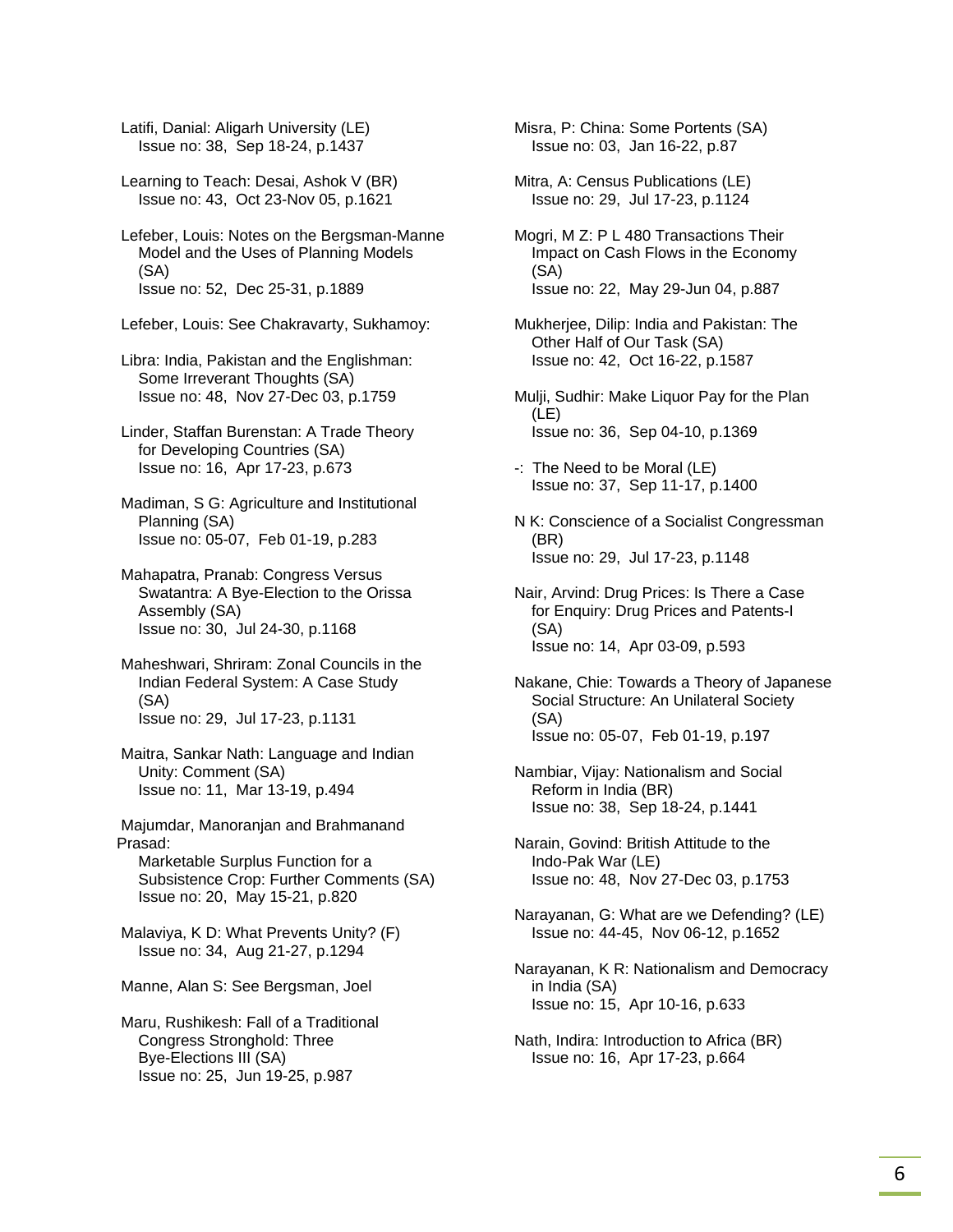- Nath, Kamla: Urban Women Workers: A Preliminary Study (SA) Issue no: 37, Sep 11-17, p.1405
- -: Women in the New Village (SA) Issue no: 20, May 15-21, p.813
- -: Women Workers (BR) Issue no: 49, Dec 04-10, p.1789
- Nath, S K: The Aftermath (SA) Issue no: 40, Oct 02-08, p.1509
- -: The Economy in 1964-65 (SA) Issue no: 09, Feb 27-Mar 05, p.403
- -: India: Secular or Jurisdictionalist? (BR) Issue no: 18, May 01-07, p.739
- -: Indo-Pak Borders (SA) Issue no: 14, Apr 03-09, p.602
- -: National Integration, et al (BR) Issue no: 27, Jul 03-09, p.1059
- -: Planned Balanced Growth vs Plan Holiday (SA) Issue no: 33, Aug 14-20, p.1265
- -: A Textbook of Development (BR) Issue no: 31, Jul 31-Aug 06, p.1199
- Nath, V: The New Village-I (SA) Issue no: 16, Apr 17-23, p.679
- -: The New Village-II: Technological Change in Agriculture (SA) Issue no: 17, Apr 24-30, p.713
- -: The New Village-III: Impact of Change (SA) Issue no: 18, May 01-07, p.745
- -: The New Village-IV: Factors Behind Technological Change (SA) Issue no: 19, May 08-14, p.777
- Negandhi, Anant R: GOI's Decision-Making Apparatus Through the Foreign Investor's Eyes (SA) Issue no: 04, Jan 23-30, p.131

 -: Taxation and Profits of Foreign Companies in India (SA) Issue no: 26, Jun 26-Jul 02, p.1031

- Oommen, T K: Problems of Gramdan: A Study in Rajasthan (SA) Issue no: 26, Jun 26-Jul 02, p.1035
- Parvathamma, C and S Sharadamma: Medical Sociology: Some Problems for Study (SA) Issue no: 49, Dec 04-10, p.1793
- Patel, Priyakant N: A New Role for Managing Agencies (SA) Issue no: 34, Aug 21-27, p.1313
- Patel, Surendra J: Comecon's Progress (BR) Issue no: 40, Oct 02-08, p.1511
- Pavaskar, M G: In Quest of the Risk Premium (BR) Issue no: 40, Oct 02-08, p.1513
- -: Utility of the Futures Market in Cotton (SA) Issue no: 48, Nov 27-Dec 03, p.1765
- Pendharkar, V G: Export Finance (LE) Issue no: 16, Apr 17-23, p.660
- Pradhan, M C: The Jats of Northern India: Their Traditional Political System (SA) Issue no: 50, Dec 11-17, p.1821
- Pradhan, M C: The Jats of Northern India: Their Traditional Political System-II (SA) Issue no: 51, Dec 18-24, p.1855
- Prasad, Brahmanand: See Majumdar, Manoranjan
- Price, R B: Voluntary Ceiling on Profits (LE) Issue no: 14, Apr 03-09, p.583
- Punekar, S D: Labour Economists' Conference (SA) Issue no: 03, Jan 16-22, p.101
- Puri, Balraj: What to do With Sheikh Abdullah (SA) Issue no: 20, May 15-21, p.809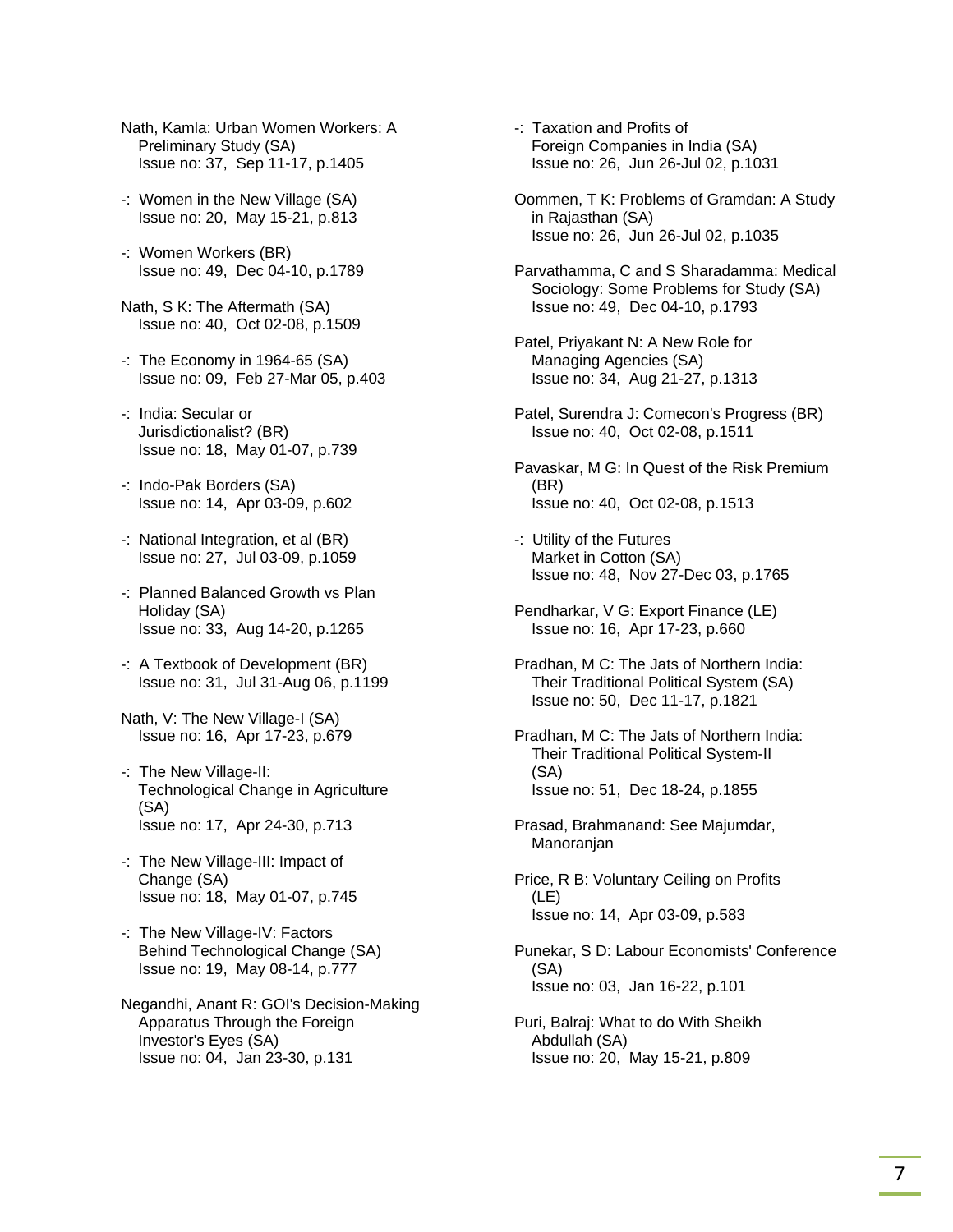Pylee, M V: The Road to Partition (BR) Issue no: 44-45, Nov 06-12, p.1657

 R S T: Case Against Collaboration in Advertising (SA) Issue no: 28, Jul 10-16, p.1111

 Rai, Satya M: Istambul Agreement on Regional Co-operation: Review of the First Year (SA) Issue no: 31, Jul 31-Aug 06, p.1201

 Raj, K N: Indian Economic Growth: Performance and Prospects (SA) Issue no: 35, Aug 28-Sep 03, p.1347

 Rajpori, G M: Kashmir in the Wider Context (SA) Issue no: 52, Dec 25-31, p.1893

 Ramachandran, R: Methanol (LE) Issue no: 46, Nov 13-19, p.1688

 -: Newspaper Profits (LE) Issue no: 40, Oct 02-08, p.1505

 -: UK and Indo-Pak Conflict (LE) Issue no: 42, Oct 16-22, p.1581

 Ramsunder, A V: Relative Rates of Growth: Agriculture and Industry (SA) Issue no: 18, May 01-07, p.741

Rao,C Hanumantha: Agricultural Growth and Stagnation in India (SA) Issue no: 09, Feb 27-Mar 05, p.407

-: Emergency Plan for Food Production: Andhra's Lead (SA) Issue no: 43, Oct 23-Nov 05, p.1619

 Rao, Hanumantha C H and I N Krishnaji: The Marketable Surplus Function for a Subsistence Crop: Comments (SA) Issue no: 16, Apr 17-23, p.677

 Rao, K Ranga: Leadership in Community Development Village (SA) Issue no: 36, Sep 04-10, p.1375

Rao, M R: See Joshi, P C

 Rao, S L: 'Tax' on Advertising (SA) Issue no: 13, Mar 27-Apr 02, p.549  Rao, T Ramakrishan: Agricultural Growth in Madras, 1949-50 to 1960-61 (SA) Issue no: 30, Jul 24-30, p.1177

 Rao, V K R: Economic Growth and Rural-Urban Income Distribution, 1950-51 - 1960-61 (SA) Issue no: 08, Feb 20-26, p.373

 Ray, Kamlesh: Case for State Production of School Books (SA) Issue no: 49, Dec 04-10, p.1797

 Robinson, Joan: Cuba, 1965 (SA) Issue no: 35, Aug 28-Sep 03, p.1341

 Rosenthal, Donald B: Substantive Forces in Indian Administration: A Comment (SA) Issue no: 01, Jan 02-08, p.31

 Roy Choudhury, Uma Datta: Construction of National Accounts for the Indian Union: An Example (SA) Issue no: 36, Sep 04-10, p.1381

 Roy, Ramashray: Congress Defeat in Farrukhabad: A Failure of Party Organisation: Three Bye-Elections-II (SA) Issue no: 22, May 29-Jun 04, p.893

 Rudra, Ashok: 'Indian Economic Growth: Performance and Prospects': Some Comments (SA) Issue no: 27, Jul 03-09, p.1069

 -: Heroic Statistics (BR) Issue no: 12, Mar 20-26, p.513

 -: Indian Economic Growth: Performance and Prospects (SA) Issue no: 39, Sep 25-Oct 01, p.1491

 -: The Need Not to Moralise (LE) Issue no: 40, Oct 02-08, p.1505

 -: Pathetic Women (BR) Issue no: 25, Jun 19-25, p.979

 -: Political Economy of Indian Planning (BR) Issue no: 32, Aug 07-13, p.1225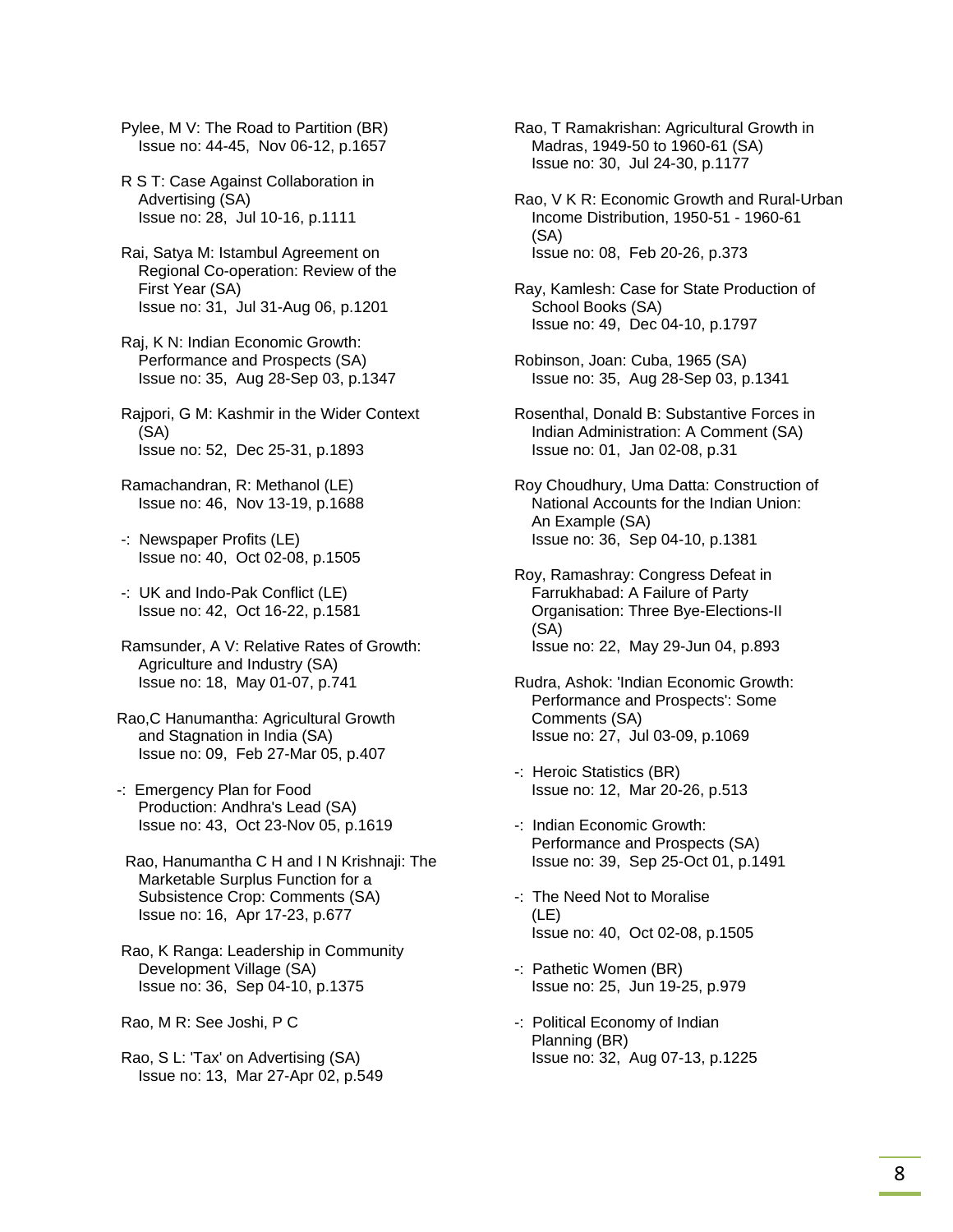- -: Truth by Resolutions (BR) Issue no: 15, Apr 10-16, p.629
- Rustic: The Agricultural Prices Commission: What it Has Done and What it Could Have (SA) Issue no: 33, Aug 14-20, p.1277
- -: The Family, Equity and Income-Tax (SA) Issue no: 08, Feb 20-26, p.381
- Ruttan, Vernon W: Growth Stage Theories and Agricultural Development Policy (SA) Issue no: 32, Aug 07-13, p.1231
- Sandesara, J C: Size, Technology and Economics: A Study of the Indian Cotton Textiles Industry (SA) Issue no: 30, Jul 24-30, p.1171
- Saraiya, R G: Export Promotion Through Import Entitlement (LE) Issue no: 25, Jun 19-25, p.976
- Sarker, Subhash Chandra: Government and the Services (LE) Issue no: 22, May 29-Jun 04, p.876
- -: Vietnam and China (BR) Issue no: 33, Aug 14-20, p.1261
- -: Village Industries (LE) Issue no: 29, Jul 17-23, p.1125
- Sarma, K S R N: See Jagannadham, V
- Sen, Amartya K: Planning and Growth in Pakistan (BR) Issue no: 13, Mar 27-Apr 02, p.556
- Sen, S N: Credit Expansion (LE) Issue no: 14, Apr 03-09, p.583
- Sengupta, Arjun: Foreign Capital Requirements in India's Perspective Planning (SA) Issue no: 33, Aug 14-20, p.1267
- -: Trade Problems of Developing Economies (BR) Issue no: 05-07, Feb 01-19, p.187

 Shah, C H: Agricultural Economics Conference (SA) Issue no: 03, Jan 16-22, p.97

- Shah, V C: Indirect Taxes, Profits and Prices (SA) Issue no: 46, Nov 13-19, p.1699
- -: Price Controls in the Indian Economy: Do They Hamper Growth? (SA) Issue no: 28, Jul 10-16, p.1097
- Sharadamma, S: See Parvathamma, C
- Sharma, D P: Obscure Outlook for Equities (F) Issue no: 05-07, Feb 01-19, p.343 Sharma, P S: Pattern of Land Concentration (SA) Issue no: 50, Dec 11-17, p.1825
- Shetty, N S: What to do with Agriculture (BR) Issue no: 02, Jan 09-15, p.54
- Shetty, N S: See Thingalaya, N K
- Shukla, Tara: factors Influencing Regional Variations in Farm Incomes (SA) Issue no: 25, Jun 19-25, p.1001
- Simha, S L N: Policies for Drawing from the IMF (SA) Issue no: 37, Sep 11-17, p.1417
- Sirsikar, V M: Political Leadership in India (SA) Issue no: 12, Mar 20-26, p.517
- Sokhey, S S: The Harm Done by Patents: Drug Prices and Patents-II (SA) Issue no: 14, Apr 03-09, p.596
- -: Patents Bill Retains Drug Patents: National Interest Demands Their Abrogation (SA) Issue no: 51, Dec 18-24, p.1849
- Spodek, Howard: The 'Machesterisation' of Ahmedabad (SA) Issue no: 11, Mar 13-19, p.483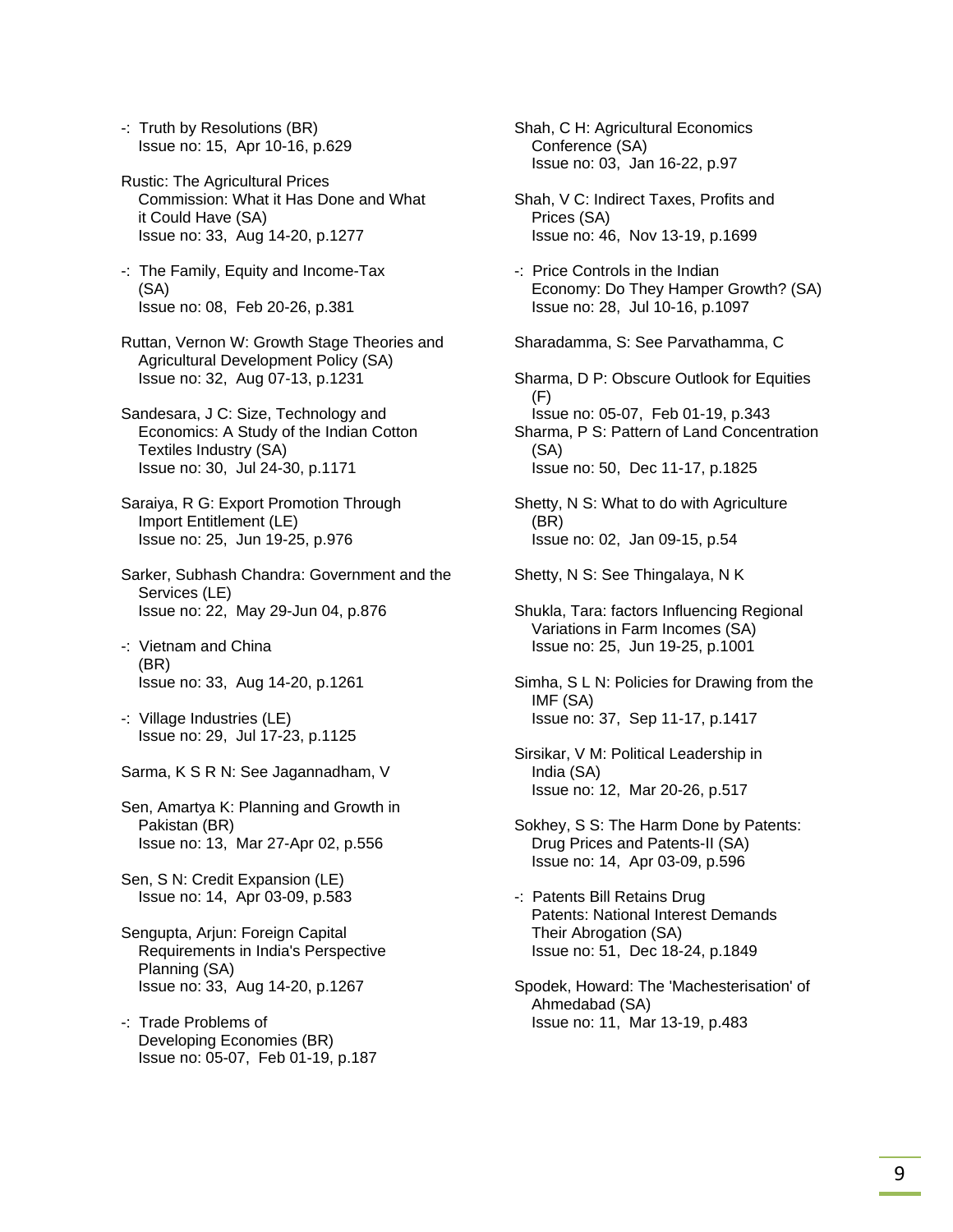- Srinivasan, T N: A Critique of the Optimising Planning Model (SA) Issue no: 05-07, Feb 01-19, p.255
- -: The National Council's Strategy for the Fourth Plan (SA) Issue no: 04, Jan 23-30, p.129
- -: A Rejoinder (SA) Issue no: 15, Apr 10-16, p.649
- Srivastava, R K and S S Suryanarayanan: Econometric Approach to Planning Education Comment (SA) Issue no: 11, Mar 13-19, p.491
- Suryanarayanan, S S: See Srivastava, R K
- Telang, G M: Singapore's Future (SA) Issue no: 34, Aug 21-27, p.1299
- Thapar, Romesh: A 'Coup' in the Foreign Office (F) Issue no: 17, Apr 24-30, p.701
- -: And Now, Pakistan... (F) Issue no: 16, Apr 17-23, p.661
- -: Are we Going West? (F) Issue no: 47, Nov 20-26, p.1720
- -: Bangalore and After (F) Issue no: 31, Jul 31-Aug 06, p.1193
- -: Beguling Budget (F) Issue no: 10, Mar 06-12, p.433
- -: The Blunted Drive for Self-Reliance (F) Issue no: 48, Nov 27-Dec 03, p.1749
- -: Case for a Kashmiri Speaking State (F) Issue no: 44-45, Nov 06-12, p.1653
- -: The Congress Troikas (F) Issue no: 29, Jul 17-23, p.1126
- -: The Danger Ahead (F) Issue no: 41, Oct 09-15, p.1541
- -: The Decline of Lal Bahadur (F) Issue no: 11, Mar 13-19, p.473
- -: A Defeat for Pakistan But.. (F) Issue no: 34, Aug 21-27, p.1293
- -: The Facts of Peace (F) Issue no: 39, Sep 25-Oct 01, p.1470
- -: A Fight to the Finish? (F) Issue no: 38, Sep 18-24, p.1461
- -: Foreign Relations in a Tangle (F) Issue no: 13, Mar 27-Apr 02, p.575
- -: Foreigners, the Only Experts (F) Issue no: 12, Mar 20-26, p.511
- -: Homework Needed on Military Affairs (F) Issue no: 46, Nov 13-19, p.1989
- -: The Hunt for 'Left' Communists (F) Issue no: 02, Jan 09-15, p.47 -: An III-Fated Conference (F)
- Issue no: 26, Jun 26-Jul 02, p.1022
- -: Impending Battles (F) Issue no: 28, Jul 10-16, p.1089
- -: It's Really a Political Crisis (F) Issue no: 05-07, Feb 01-19, p.161
- -: The Jungle and the System (F) Issue no: 32, Aug 07-13, p.1221
- -: The Missing Facet in Indo-Soviet Relations (F) Issue no: 22, May 29-Jun 04, p.877
- -: Much Hangs in the Balance (F) Issue no: 35, Aug 28-Sep 03, p.1329
- -: Obscurantists on the Move (F) Issue no: 33, Aug 14-20, p.1257
- -: Our Diplomatic Offensive (F) Issue no: 42, Oct 16-22, p.1577
- -: Our Intelligence Service (F) Issue no: 36, Sep 04-10, p.1365
- -: The Passing Scene (F) Issue no: 04, Jan 23-30, p.117
- -: A Pattern in the Double-Talk (F) Issue no: 14, Apr 03-09, p.584